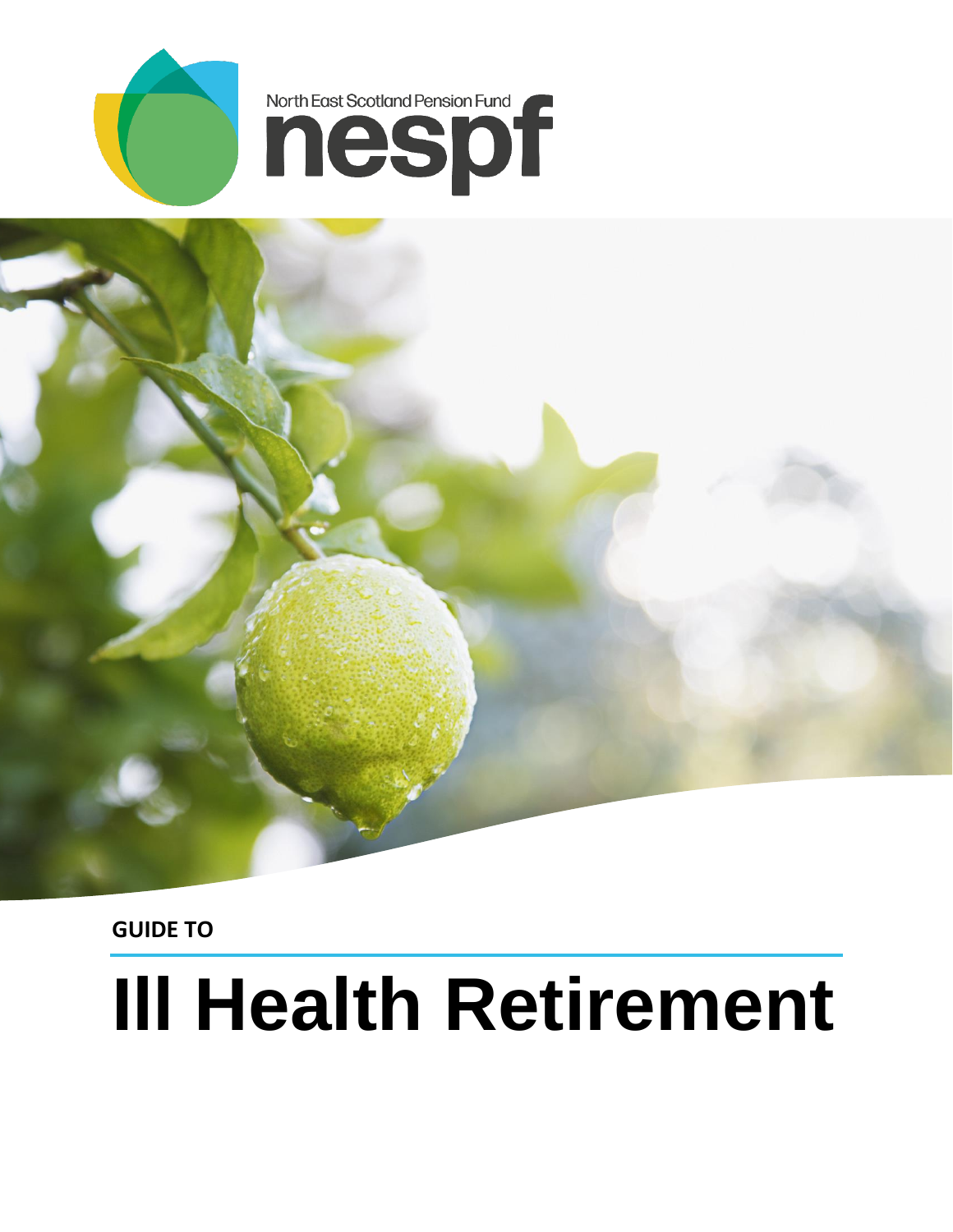### **Contents**

| Who can retire early due to ill health? | 3 |
|-----------------------------------------|---|
| What benefits will I receive?           | 4 |
| What if I am paying extra?              | 5 |
| Previously Retired on Ill Health        | 5 |
| More information                        | 6 |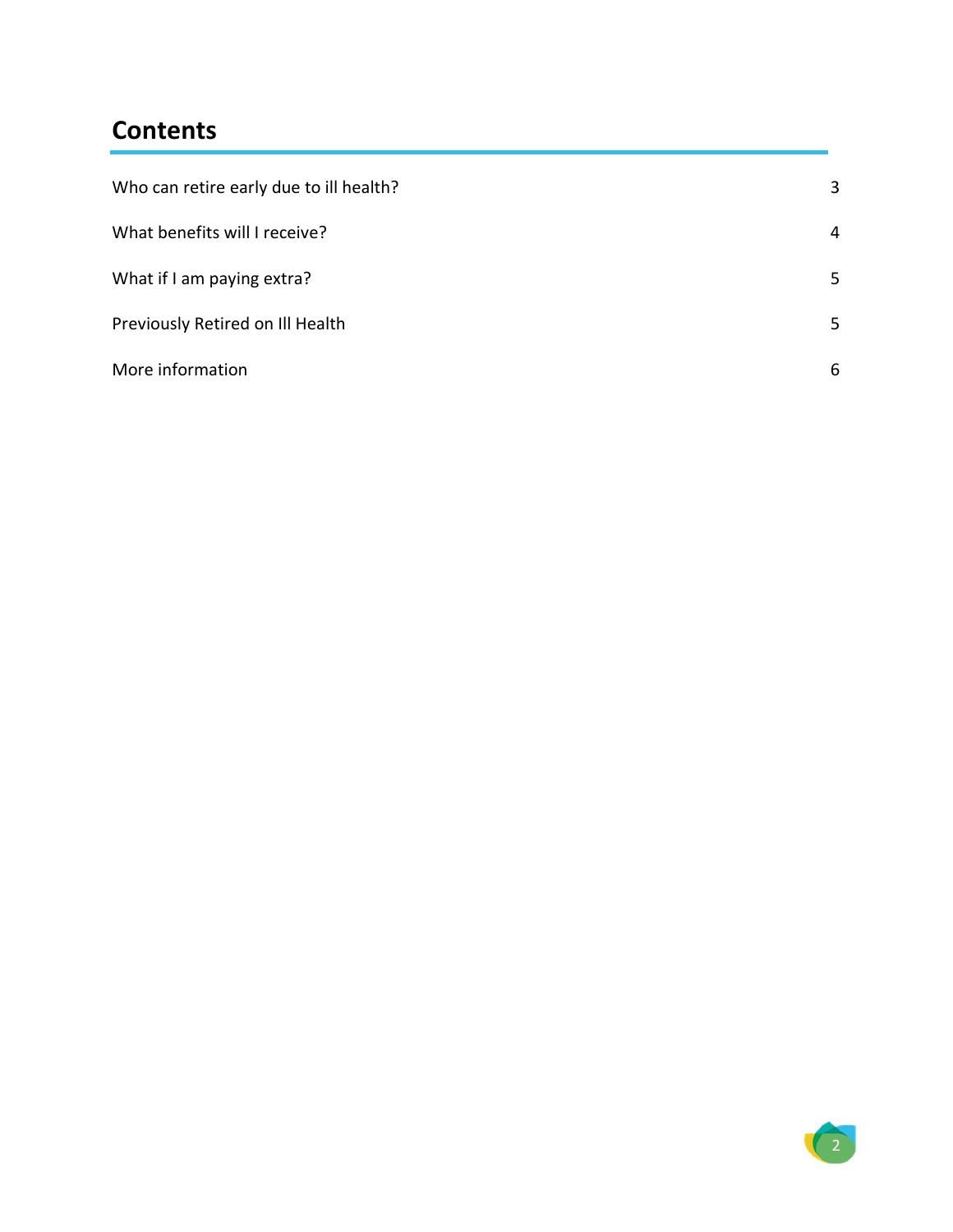## <span id="page-2-0"></span>**Who can retire early due to ill health?**

You can retire on ill health at any age, provided you have been a member of the LGPS for at least 2 years and your employer, based on the opinion of an independent occupational health physician, is satisfied that you are permanently incapable of doing your job until your Normal Pension Age. Normal Pension Age (NPA) is the same as your state pension age (or age 65, if your state pension age is lower than 65).

You will need to be examined by an independent practitioner qualified in occupational health medicine, appointed by your employer and approved by the Pension Fund. Your employer must arrange this for you.

If you do not have 2 years qualifying service, you will receive a refund of your pension contributions. You will not be entitled to any further pension benefits.

Ill health benefits can be paid at any age and are not reduced on account of early payment – in fact your benefits will be increased to make up for your early retirement.

#### **Ill Health Benefits**

There are different levels of ill health benefits, based on how likely you are to work again after you leave.

- **Tier 1:** You are permanently incapable of doing your job and you are unlikely to be capable of gainful employment\* before your Normal Pension Age. Your ill benefits are based on:
	- $\circ$  the pension you have already built up in your pension account at your date of leaving the scheme *plus*
	- $\circ$  the pension you would have built up had you been in the scheme until you reached your Normal Pension Age. This is calculated on your assumed pensionable pay – simply the pay you would have received had you been working as normal.
- **Tier 2:** You are permanently incapable of doing your job but you are likely to be capable of gainful employment\* before your Normal Pension Age. Your ill benefits are based on:
	- $\circ$  the pension you have already built up in your pension account at your date of leaving the scheme *plus*
	- $\circ$  25% of the pension you would have built up if you been in the main section of the scheme until you reached your Normal Pension Age. This is calculated on your assumed pensionable pay – simply the pay you would have received had you been working as normal.

**\*Gainful employment** is paid employment for no less than 30 hours per week for a period no less than 12 months.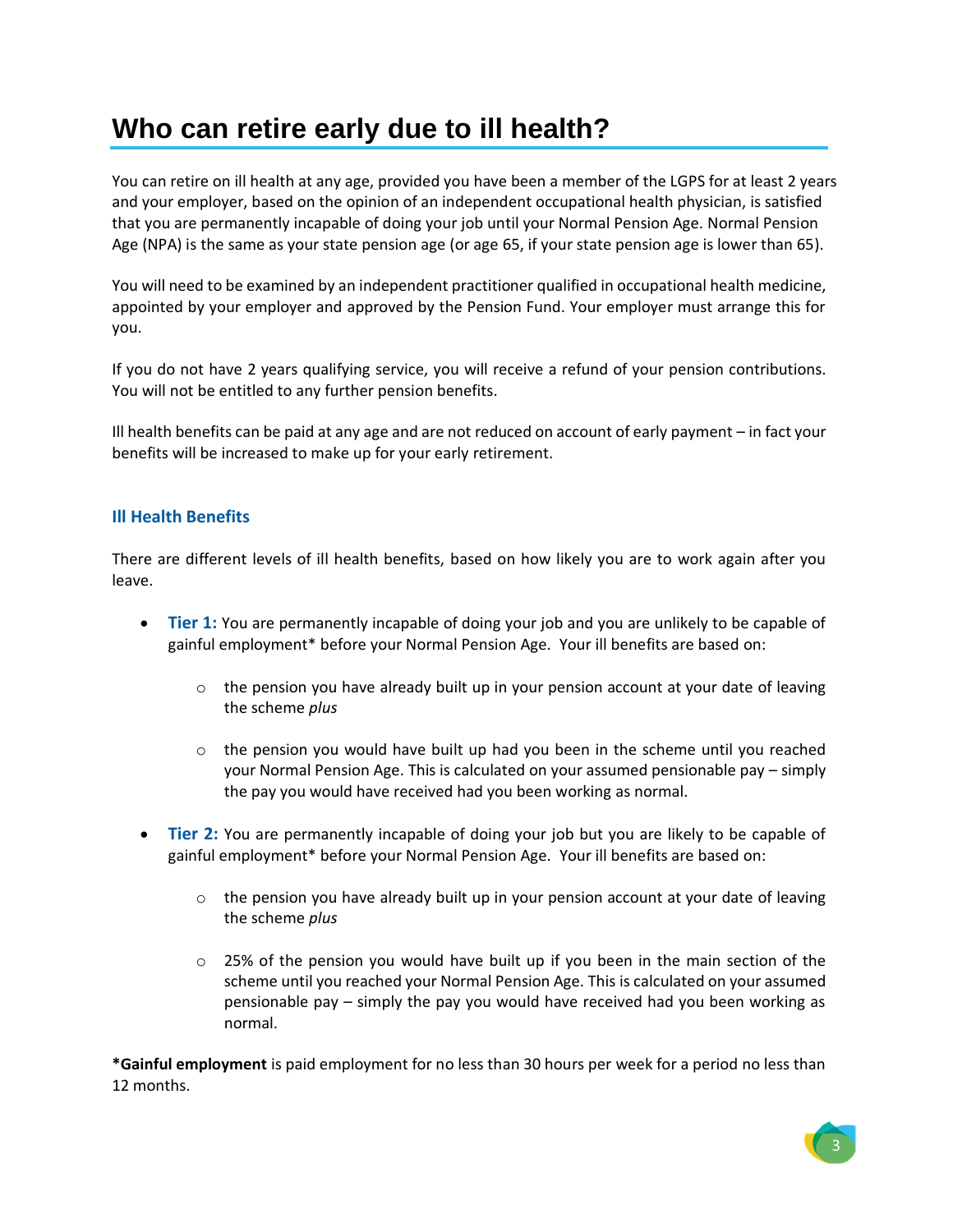Where an enhancement is payable, the additional pension is added to your pension account.

## <span id="page-3-0"></span>**What benefits will I receive?**

#### **Your LGPS benefits are made up of:**

- An annual pension that, after leaving**,** is adjusted every year in line with the cost of living for the rest of your life, and
- The option to exchange part of your pension for a tax free lump sum paid when you draw your pension benefits

Your annual pension is worked out as follows:

Every year, you build up a pension worth  $1/49<sup>th</sup>$  of your pensionable pay (and any assumed pensionable pay). If you are in 50/50, you will build up a pension at 1/98<sup>th</sup> of your pay. The amount of pension built up is then added to your pension account and revalued at the end of each scheme year so your pension keeps up with the cost of living.

If during the scheme year you have been on leave and were on reduced contractual pay or no pay due to sickness or injury, then for the period of that leave, your pension is based on your assumed pensionable pay. This is the pay you would have received had you not been absent or working reduced contractual hours as a consequence of your ill health and ensures that the pension you built up during this period is not affected by your reduction in pay.

<span id="page-3-1"></span>You can take a tax free lump sum by exchanging some of your annual pension (HMRC limits apply). For every £1 of annual pension that you give up, you will receive a £12 lump sum. So if you were to exchange £100 of annual pension, you would get £1,200 lump sum.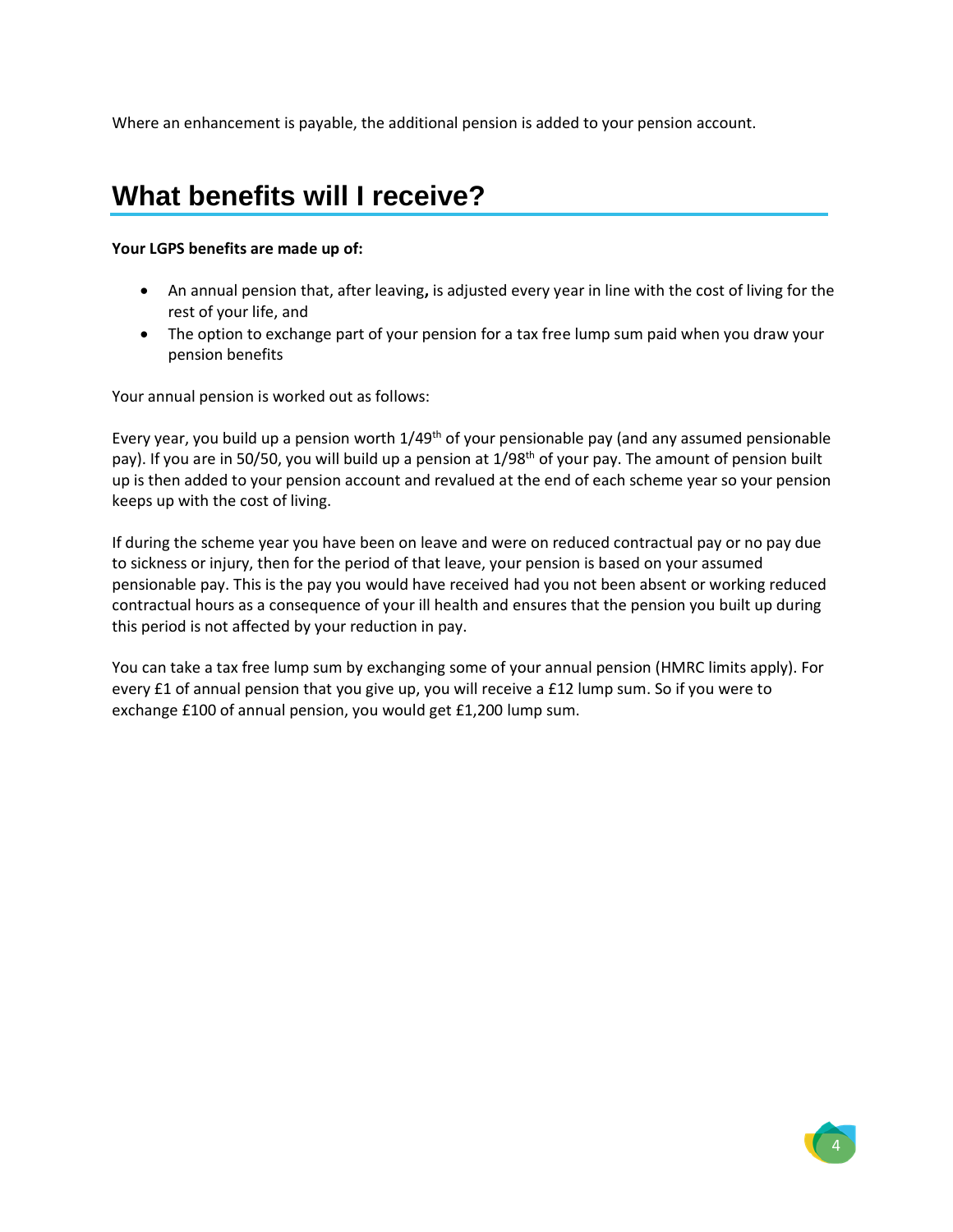# **What if I am paying extra?**

If you are paying:

- Additional Pension Contributions or Shared Cost Additional Pension Contributions,
- Additional Regular Contributions, or
- For Added Years

You will be credited for all the extra pension you set out to buy, even if you have not completed full payment. With Added Years you will normally be credited with the whole extra period of membership you set out to buy.

**If you are paying Additional Voluntary Contributions (AVCs) arranged through the LGPS (in-house AVCs)** your contributions will cease when you cease to contribute to the LGPS. There are different ways you can use your in-house AVC fund:

- Buy an annuity
- Buy a top-up LGPS pension
- Take your AVCs as cash (only if you draw it at the same time as your main LGPS benefits and provided, when added to your LGPS lump sum, it does not exceed 25% of the overall value of your LGPS benefits (including your AVC fund).
- Buy extra membership in the LGPS (only if election to start paying the AVCs was made before 30 June 2005)
- Transfer your AVC fund to another pension scheme or arrangement offering pension flexibilities

## <span id="page-4-0"></span>**Previously Retired on Ill Health**

If you have previously received a Tier 1 ill health pension from the LGPS, or were awarded an LGPS ill health pension before 1 April 2009, then no enhancement can be added to your pension account if you are retired again for reasons of ill health.

<span id="page-4-1"></span>If you have previously received a Tier 2 ill health pension from the LGPS, any enhancement due to further ill health retirement is adjusted and capped. If, in respect of the subsequent ill health retirement you are awarded a Tier 1 or Tier 2 pension, there are limits on the enhancement.